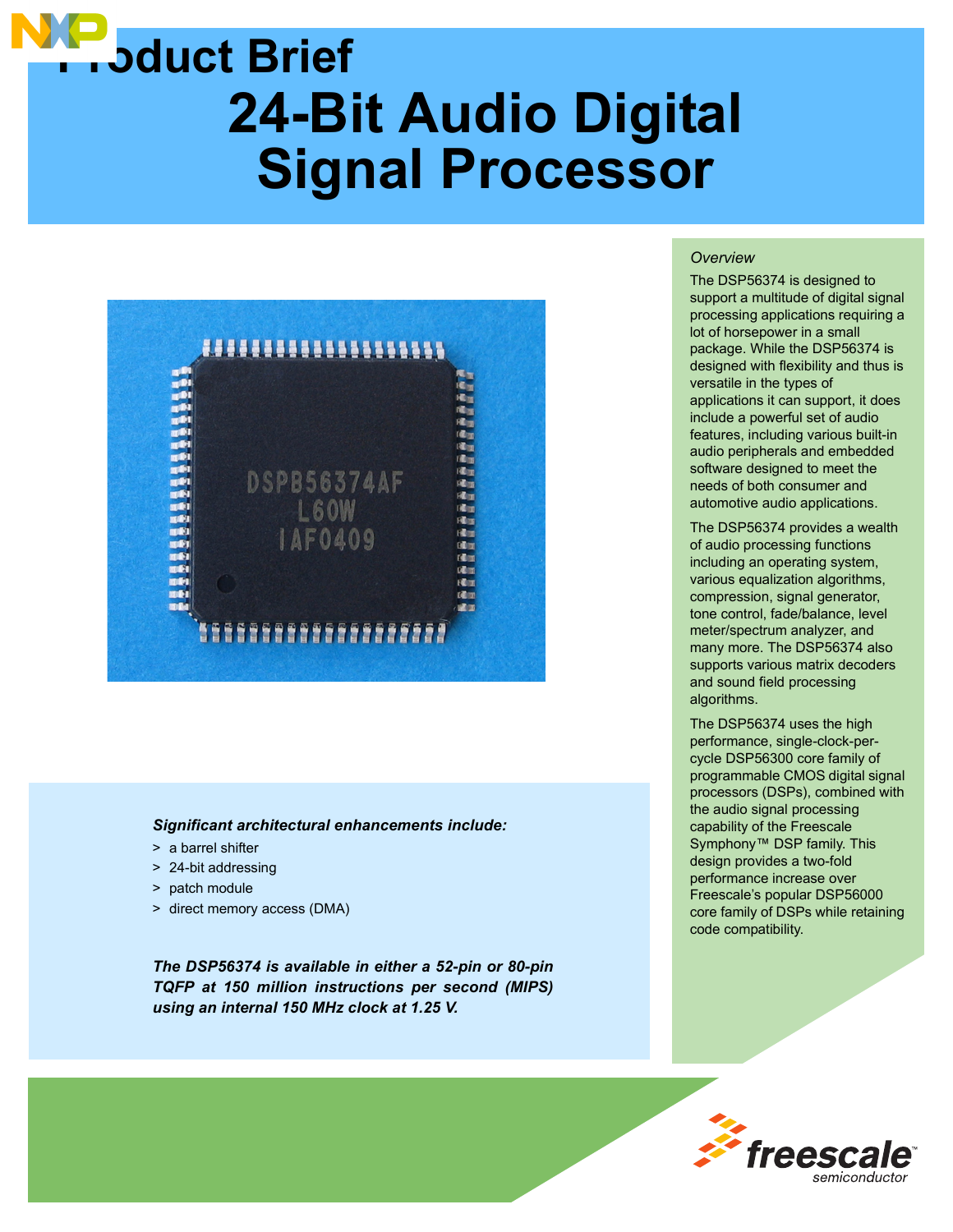



## *On-Chip Memory Confirguration*

- > 6K x 24 Bit Y-Data RAM and 4K x 24 Bit Y-Data ROM
- > 6K x 24 Bit X-Data RAM and 4K x 24 Bit X-Data ROM
- > 6K x 24 Bit Program RAM
- > 20K x 24 Bit Program and Bootstrap ROM including a PROM-patching mechanism
- > Various memory switches are available. See memory table below.

| <b>Bit Settings</b> |             |              | <b>Memory Sizes (24-bit words)</b> |                      |                             |                    |                      |                             |
|---------------------|-------------|--------------|------------------------------------|----------------------|-----------------------------|--------------------|----------------------|-----------------------------|
| MSW <sub>1</sub>    | <b>MSW0</b> | <b>MS</b>    | Prog<br><b>RAM</b>                 | X Data<br><b>RAM</b> | <b>Y</b> Data<br><b>RAM</b> | Prog<br><b>ROM</b> | X Data<br><b>ROM</b> | <b>Y</b> Data<br><b>ROM</b> |
| X                   | X           | $\mathbf{0}$ | 6K                                 | 6K                   | 6K                          | <b>20K</b>         | 4K                   | 4K                          |
| $\mathbf{0}$        | 0           | 1            | 2K                                 | 10K                  | 6K                          | <b>20K</b>         | 4K                   | 4K                          |
| $\mathbf 0$         | 1           | 1            | 4K                                 | 8K                   | 6K                          | <b>20K</b>         | 4K                   | 4K                          |
| 4                   | 0           | 4            | 8K                                 | 4K                   | 6K                          | <b>20K</b>         | 4K                   | 4K                          |
|                     |             | 4            | 10K                                | 4K                   | 4K                          | 20K                | 4K                   | 4K                          |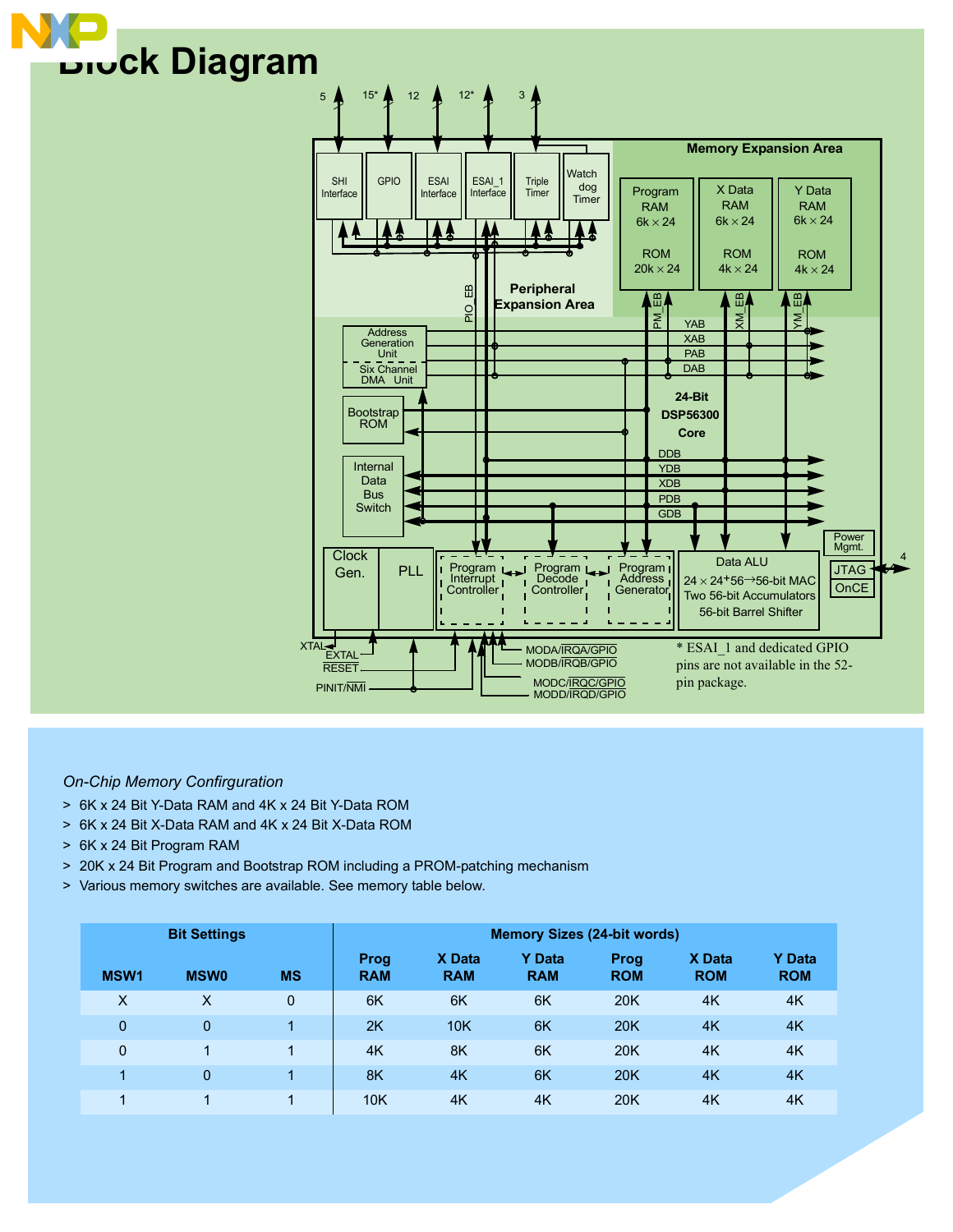

#### *Peripheral modules*

- > Enhanced Serial Audio Interface (ESAI): up to four receivers and up to six transmitters, master or slave 1<sup>2</sup>S, Sony, AC97, network and other programmable protocols
- > Enhanced Serial Audio Interface I (ESAI\_1): up to 4 receivers and up to 6 transmitters, master or slave. Supports I<sup>2</sup>S, Sony, AC97, network and other programmable protocols. Note: for 80-pin package only.
- > Serial Host Interface (SHI): SPI and I 2C protocols, 10-word receive FIFO, support for 8, 16 and 24-bit words.
- > Triple Timer module (TEC)
- > Hardware Watchdog Timer
- > Most pins of unused peripherals may be programmed as GPIO lines. Up to 47 pins can be configured as GPIO on the 80-pin package, and up to 20 pins on the 52-pin package.

## *DSP Modular Chassis*

- > 1.25 V core with a 3.3 V peripheral I/O
- > 150 Million Instructions Per Second (MIPS) with a 150 MHz clock at an internal logic supply (QVDDL) of 1.25 V (0°C to 70°C for consumer-grade devices; -40°C to 85 °C for automotive-grade devices)
- > Object Code-Compatible with the 56K core
- > Data ALU with a 24 x 24 bit multiplieraccumulator and a 56-bit barrel shifter, and 16-bit arithmetic support
- > Program Control with position independent code support and instruction cache support
- > Six-channel DMA controller
- > Low jitter, PLL-based clocking with a wide range of frequency multiplications (1 to 1024), predivider factors (1 to 32) and power-saving clock divider  $(2^i: i=0$  to 7). Reduces clock noise.
- > Internal address tracing support and OnCE for hardware/software debugging
- > JTAG port
- > Very low-power CMOS design, fully static design with operating frequencies down to DC
- > STOP and WAIT low-power standby modes

# **DSP56374 Documentation**

| <b>Document Name</b>             | <b>Description</b>                                                                                                                       | <b>Order Number</b> |  |
|----------------------------------|------------------------------------------------------------------------------------------------------------------------------------------|---------------------|--|
|                                  |                                                                                                                                          |                     |  |
| DSP56300 Family Manual           | Detailed description of the<br>56000-family architecture and<br>the 24-bit core processor and<br>instruction set                         | <b>DSP56300FM</b>   |  |
| DSP56374 User Guide              | Detailed description of the<br>56374 24-bit digital signal<br>processor (DSP), its memory,<br>operating modes, and<br>peripheral modules | <b>DSP56374UG</b>   |  |
| DSP56374 Technical Data<br>Sheet | Detailed description of timing,<br>voltage level and temperature<br>related specifications.                                              | DSP56374            |  |

This table lists the documents that provide a complete description of the DSP56374 and are required to design properly with the part. Documentation is available from a local Freescale distributor, a Freescale semiconductor sales office, or through the Freescale DSP home page on the Internet (the source for the latest information).